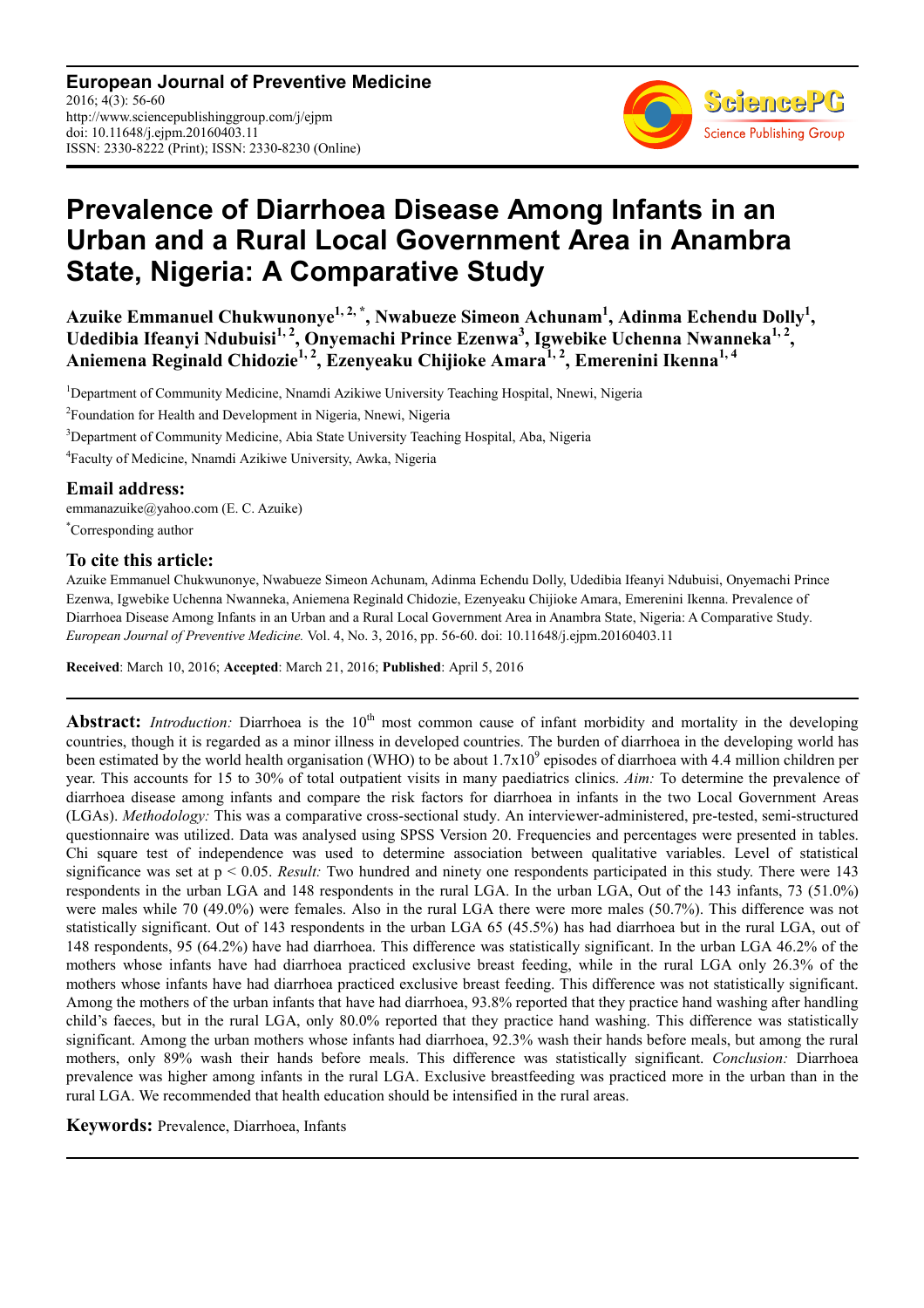## **1. Introduction**

Diarrhoea can be defined as a change in the consistency of the stool to being abnormally loose or fluid and increase in the frequency of stools more than is normal for the age of the child. In infancy the passage of 3 or more loose stools in a day is generally regarded as abnormal. [1] This disorder most times is regarded as a minor illness in the industrialized states but is among the 10 causes of infant morbidity and mortality in developing countries. [1] This high morbidity rate is associated with the cultural beliefs and perception about diarrhoea disease. In a semi-urban community in Brazil diarrhoea is thought to be a symptom of an evil phenomenon, intestinal heat or teething. In some parts of northern Nigeria, diarrhoea is believed to be nature's way of cleaning the body, bad food, evil spirit, bad breast milk, weaning, teething and measles. The Yorubas in south-western Nigeria believe that diarrhoea is caused by house flies, dirty food and water, supernatural forces, witchcraft and sweetened food. Similarly, among Igbo communities, diarrhoea is thought to be caused by sugar or sweetened food, dirty water, dirty food and artificial feed. Also there is a general belief among mothers world-wide, Nigeria inclusive, that diarrhoea is a normal part of growing up, like other milestones, and that this is always due to teething. [1]

These beliefs about the aetiology of diarrhoea affect the health seeking behaviour of mothers when this disorder presents, as care givers tend to seek health care from traditional healers. Because of this, most cases of diarrhoea tend to present late when complications have arisen. The burden of this illness in the developing world has been estimated by the World Health Organisation (WHO) to be about 1.7 x  $10^9$ episodes of diarrhoea among 4.4 million children. This accounts for 15 to 30% of total outpatient visits in many paediatrics clinics. Also it was found that 80% of the deaths from diarrhoea result from dehydration and those who survive the acute episodes are likely to develop persistent diarrhoea, malnutrition and malabsorption syndrome. [1] Some of the organisms implicated in diarrhoea are: Bacteria (example salmonella, staphylococcus aureus, shigella, pseudomonas, E. coli etc); Virus (example Rotavirus, Coronavirus, Adenovirus, HIV, coxsackie virus, etc); Protozoa (which include entamoeba histolytica, giardia lambia, ascaris and cryptosporidium etc); Miscellaneous causes (include systemic infections like malaria and food allergy).

These organisms can be transmitted through the faeco-oral route through contaminated water and food. There are some risk factors associated with this disorder, namely: Socio-Economic factors ( example poor water supply, poor personal hygiene, improper food preparation, poor weaning practices, etc); Host factors (such as malnutrition, depressed immunity, altered gut ecology); Seasonality, although diarrhoea disease occurs throughout the year in the tropics its prevalence tends to be higher in the cold dry months. Clinically there are 4 types of diarrhoea: Acute watery diarrhoea; Dysenteric diarrhoea; Persistent diarrhoea; Chronic diarrhoea.

# **2. Methodology**

The study was conducted in government owed Primary Health Centres located in Anaocha and Idemili North Local Government Areas (LGAs), Anambra state.

Idemili North LGA is an urban LGA made up of 10 towns namely: Abacha, Abatete, Eziowelle, Ideani, Nkpor, Obosi, Ogidi, Oraukwu, Uke and Umuoji. Anaocha is a rural LGA made up of 10 towns namely Aguluzigbo, Agulu, Neni, Ichida, Adazi-ani, Adazi-Enu, Adazi-Nnukwu, Akwaeze, Nri and Obeledu.

The study population was caregivers that access the primary health centres in Anaocha and Idemili North for health care services.

This was a cross-sectional comparative study.

SAMPLE SIZE CALCULATION

Using the formula for calculation of sample size for comparative cross-sectional studies [2].

$$
N=2Z^2 P (1-P)/D^2
$$

Where  $Z = 1.96$  at 95% confidence limit

 $P =$  prevalence taken as 2.7% (0.027) using a prevalence from a study done in Jos to determine the prevalence of diarrhoea disease and risk factors among infants [3].

 $D =$ Margin of error to be tolerated set as 5% (0.05)

$$
I = 2Z2 P (1-P)/D2
$$
  
= 2 × 
$$
\frac{1.962 × 0.027 (1 – 0.027)}{0.052}
$$
  
= 2 × 
$$
\frac{3.8416 × 0.027 × 0.973}{0.052}
$$

 $N = 80.7$ 

 $\mathbb{N}$ 

Using an attrition rate of 20%

 $20/100 \text{ X } 80.7 = 16.1.$ 

$$
80.7 + 16.1 = 96.8.
$$

However, in order to improve the power of the study, 291 respondents were enrolled into the study.

SAMPLING TECHNIQUE:

Multi stage sampling technique was applied. Stage 1: Simple random sampling was used to select one Local Government area from the 7 urban LGAs in Anambra state. Also simple random sampling was applied to select one rural LGA out of the 14 rural LGAs in Anambra State. Stage 2: Simple random sampling was applied to select 2 towns from the urban LGA. Also simple random sampling was applied to select 2 towns from the rural LGAs. Stage 3: All the primary health centres in the selected communities were used for this study.

DATA COLLECTION

The data was collected using a semi-structured interviewer-administered questionnaire.

DATA ANALYSIS

The data was analysed using SPSS statistical software. Frequencies and percentages were presented in tables. Chisquare test was used to determine association between categorical variables.

INCLUSION & EXCLUSION CRITERIA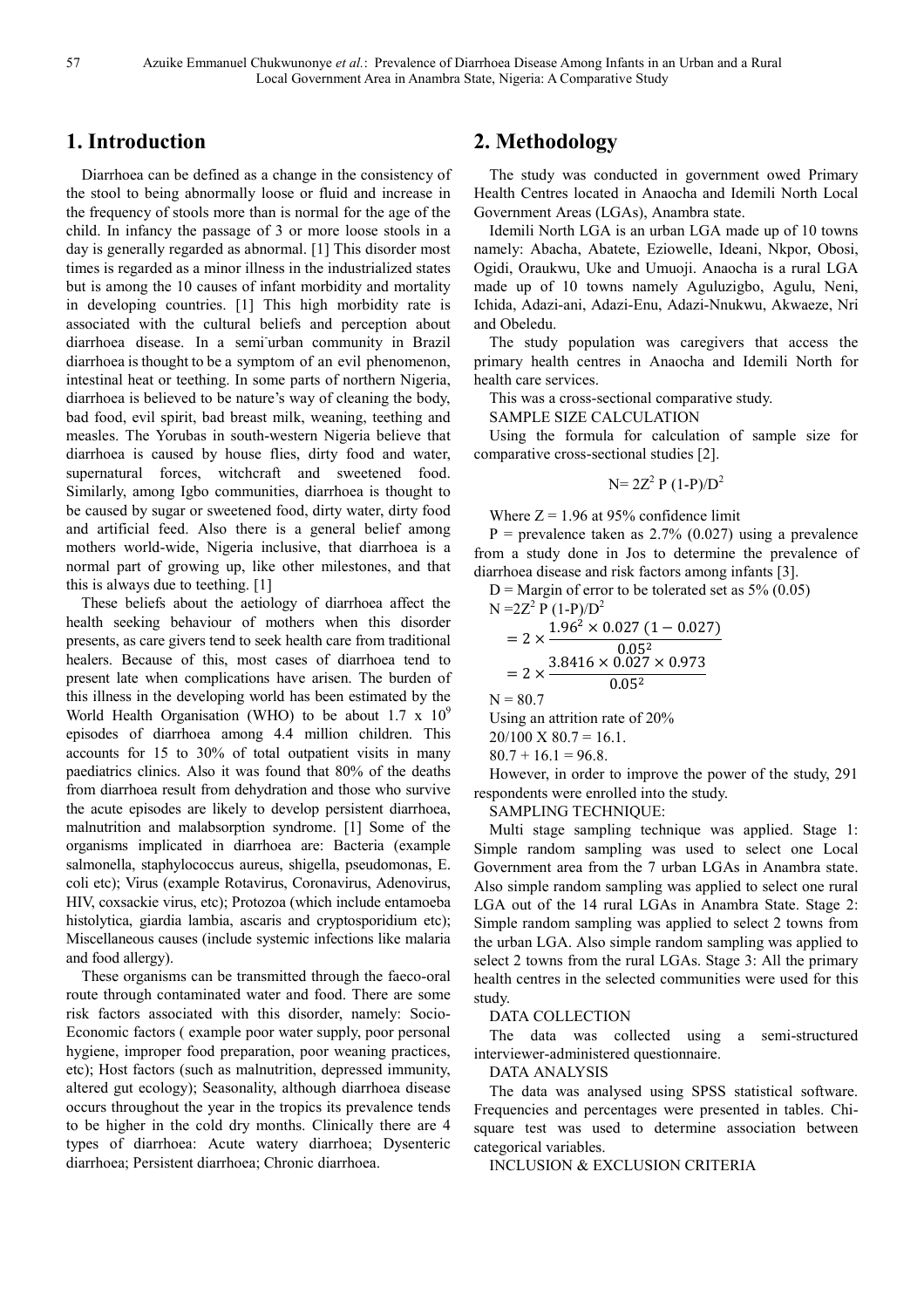All care givers with infants accessing care at the primary health centres in Anaocha and Idemili North LGAs in Anambra State during the period of the study were included. All caregivers with children older than 12 months of age accessing care at the primary health centres in Anaocha and Idemili North LGAs during the period of the study were excluded from the study.

LIMITATIONS

The study was limited to caregivers accessing care at the Primary Health Centres.

ETHICAL CONSIDERATION

Ethical approval was obtained from the Nnamdi Azikiwe University Teaching Hospital Ethical Committee. Also consent was obtained from the caregivers before questionnaires were administered.

#### **3. Results**

*Table 1. Sociodemographic chararacteristics.* 

| <b>Variables</b>           | Location    |                          |              | ${\bf X}^2$ | p-value |
|----------------------------|-------------|--------------------------|--------------|-------------|---------|
|                            | Urban       | Rural                    | <b>Total</b> |             |         |
| Gender                     |             |                          |              |             |         |
| Female                     | 70(49.0)    | 73(49.3)                 | 143(49.1)    | 0.004       | 0.25    |
| Male                       | 73 (51.0)   | 75(50.7)                 | 148(50.9)    |             |         |
| Total                      |             | $143(100.0)$ 148 (100.0) | 291 (100.0)  |             |         |
| Age (months)               |             |                          |              |             |         |
| $0 - 2$                    | 32(22.4)    | 32(21.6)                 | 64(22.0)     | 12.280      | 0.025   |
| $3 - 5$                    | 36(25.1)    | 54 (36.5)                | 90 (30.9)    |             |         |
| $6 - 8$                    | 31(21.7)    | 39(26.4)                 | 70(24.1)     |             |         |
| $9 - 12$                   | 44(30.8)    | 23(15.5)                 | 67(23.0)     |             |         |
| Total                      | 143(100.0)  | 148(100.0)               | 291 (100.0)  |             |         |
| Mother's educational level |             |                          |              |             |         |
| None                       | 0(0.0)      | 31(20.9)                 | 31(10.7)     | 1.516       | 0.995   |
| Primary                    | 33(23.1)    | 26(17.6)                 | 59(20.3)     |             |         |
| Secondary                  | 65(45.5)    | 65(43.9)                 | 130(44.6)    |             |         |
| Tertiary                   | 45(31.4)    | 26(17.6)                 | 71(24.4)     |             |         |
| Total                      | 143(100.0)  | 148(100.0)               | 291 (100.0)  |             |         |
| Mother's occupation        |             |                          |              |             |         |
| House wife                 | 37(25.9)    | 70 (47.3)                | 107(36.8)    | 2.06        | 0.895   |
| Trader                     | 50(35.0)    | 35(23.7)                 | 85(29.2)     |             |         |
| Civil servant              | 33(23.1)    | 22(14.9)                 | 55 (18.9)    |             |         |
| Artisan                    | 23(16.0)    | 21(14.1)                 | 44(15.1)     |             |         |
| Total                      | 143 (100.0) | 148 (100.0)              | 291 (100.0)  |             |         |

Table 1 shows the sociodemographic characteristics of the respondents. In the urban LGA, Out of the 143 infants, 73 (51.0%) were males while 70 (49.0%) were females. Also in the rural LGA there were more males (50.7%). This difference was not statistically significant ( $X^2 = 0.004$ , p=0.25). In the urban LGA the commonest age group was the 9-12 months age group (30.8%), but in the rural LGA, the commonest age group was the 3-5 months age group (36.5%). This difference was statistically significant ( $X^2 = 12.280$ , p=0.025). In the urban LGA, the commonest educational level of the mothers was the secondary education (45.5%), also in the rural area, the commonest educational level of the mothers was secondary education (43.9%). This difference was not statistically significant ( $X^2 = 1.516$ ,  $p = 0.995$ ). In the urban LGA, the commonest occupation of the mothers was trading (50%), while in the rural LGA the commonest occupation of the mothers was house wife (70%). This difference was not

statistically significant ( $X^2 = 2.06$ , p = 0.895).

*Table 2. Prevalence of diarrhoea among infants in the 2 LGAs.* 

| Have your       | Local government |                  |            |         |
|-----------------|------------------|------------------|------------|---------|
| child had       | Urban            | Rural            | Chi-square | p-value |
| diarrhoea since | <b>Frequency</b> | <b>Frequency</b> |            |         |
| delivery?       | $\frac{9}{0}$    | $\frac{9}{0}$    |            |         |
| Yes             | 65(45.5)         | 95(64.2)         | 7.040      | 0.010   |
| No              | 78 (54.5)        | 53 (35.8)        |            |         |
| Total           | 143 (100.0)      | 148 (100.0)      |            |         |

Table 2 shows that out of 143 respondents in the urban LGA 65 (45.5%) has had diarrhoea but in the rural LGA, out of 148 respondents, 95 (64.2%) have had diarrhoea. This difference was statistically significant ( $X^2 = 7.040$ , p-value = 0.010).

*Table 3. Knowledge on how one gets diarrhoea among caregivers whose infants has had diarrhoea.* 

|                                                                            | Local government        |                            |             |         |
|----------------------------------------------------------------------------|-------------------------|----------------------------|-------------|---------|
|                                                                            | Urban                   | Rural                      | ${\bf X}^2$ | p-value |
|                                                                            | <b>Frequency</b><br>(%) | <b>Frequency</b><br>$(\%)$ |             |         |
| Staying near someone<br>having diarrhoea                                   | 8(12.3)                 | 4(4.2)                     | 3.77        | 0.123   |
| Eating spoilt food                                                         | 8(12.3)                 | 17(17.9)                   |             |         |
| Eating exposed food                                                        | 26(40.0)                | 7(7.4)                     |             |         |
| Not washing hands after<br>going to toilet or after<br>contact with faeces | 15(23.1)                | 44 (46.3)                  |             |         |
| Drinking unclean water                                                     | 4(6.2)                  | 13(13.7)                   |             |         |
| Multiple answer                                                            | 4(6.2)                  | 10(10.5)                   |             |         |
| Total                                                                      | 65                      | 95                         |             |         |

Table 3 shows that out of 65 mothers whose infants had diarrhoea in the urban LGA, 26 (40%) had the notion that eating exposed food causes diarrhoea, 15 (23.1%) believed that contact with faeces or not washing hands after going to toilet causes diarrhoea, 8 (12.3%) indicated eating spoilt food, another 8 (12.3%) indicated staying near someone having diarrhoea, while  $4(6.2\%)$  and another  $4(6.2\%)$ indicated drinking unclean water and multiple answers respectively.

Out of 95 mothers in the rural LGA whose infants had diarrhoea, 44 (46.3%) had the notion that not washing hands after going to toilet or after contact with faeces causes diarrhoea, followed by eating spoilt food 17 (17.9%), drinking unclean water 13 (13.7%), those that had multiple answer were 10  $(10.5\%)$ , then eating exposed food  $7(7.4\%)$ and 4 (4.2%) believed that diarrhoea can be contracted by staying near someone having diarrhoea. This difference was not statistically significant ( $X^2 = 3.77$  and p-value = 0.345)

*Table 4. Breast feeding pattern among caregivers.* 

|                                | Local government  |                   |                |         |
|--------------------------------|-------------------|-------------------|----------------|---------|
|                                | Urban             | Rural             | $\mathbf{X}^2$ | p-value |
|                                | Frequency $(\% )$ | Frequency $(\% )$ |                |         |
| Exclusive<br>breast feeding    | 30(46.2)          | 25(26.3)          | 0.927          | 0.06    |
| No exclusive<br>breast feeding | 35(53.8)          | 70(73.7)          |                |         |
| Total                          | 65(100.0)         | 95 (100.0)        |                |         |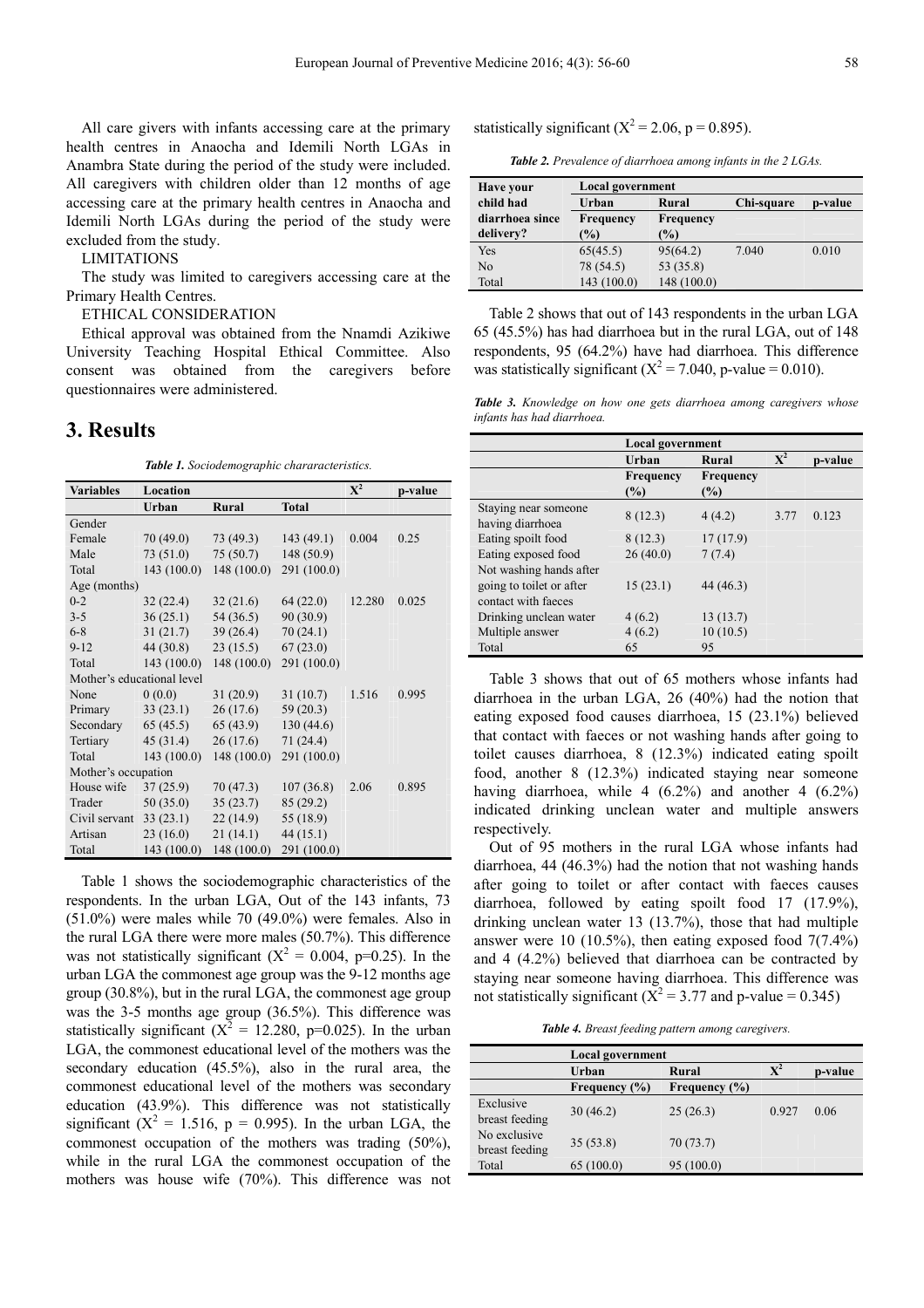Table 4 shows that in the urban LGA 46.2% of the mothers whose infants have had diarrhoea observed exclusive breast feeding while 35% did not observed exclusive breast feeding. In the rural LGA 26.3% of the mothers whose infants have had diarrhoea observed exclusive breast feeding while 73.3% did not observe exclusive breast feeding. This difference was not statistically significant ( $X^2 = 0.927$ ; p- value = 0.06).

*Table 5. Practices that affect diarrhoea in infants among infants that have had diarrhea.* 

| Practice                             | Location                                   |                                  |                                  | $\mathbf{X}^2$ | p-<br>value |  |
|--------------------------------------|--------------------------------------------|----------------------------------|----------------------------------|----------------|-------------|--|
|                                      | Urban<br><b>Frequency</b><br>(%)           | <b>Rural</b><br>Frequency<br>(%) | <b>Total</b><br>Frequency<br>(%) |                |             |  |
| Use of Feeding bottle                |                                            |                                  |                                  |                |             |  |
| Yes                                  | 49 (75.4)                                  | 47 (49.5)                        | 96(60)                           | 2.312          | 0.071       |  |
| No                                   | 16(24.6)                                   | 48(50.5)                         | 64(40)                           |                |             |  |
| Total                                | 65(100.0)                                  | 95 (100.0)                       | 160(100.0)                       |                |             |  |
|                                      | Feeding the infant with leftover food      |                                  |                                  |                |             |  |
| Yes                                  | 9(13.8)                                    | 16(16.8)                         | 25(15.6)                         | 3.453          | 0.031       |  |
| N <sub>o</sub>                       | 56 (86.2)                                  | 79 (83.2)                        | 135 (84.4)                       |                |             |  |
| Total                                | 65 (100.0)                                 | 95 (100.0)                       | 160(100.0)                       |                |             |  |
|                                      | Hand washing after handling child's faeces |                                  |                                  |                |             |  |
| Yes                                  | 61(93.8)                                   | 76 (80.0)                        | 137 (85.6)                       | 4.512          | 0.041       |  |
| N <sub>o</sub>                       | 3(4.6)                                     | 6(6.3)                           | 9(5.6)                           |                |             |  |
| Not sure                             | 1(1.5)                                     | 13(13.7)                         | 14(8.8)                          |                |             |  |
| Total                                | 65 (100.0)                                 | 95 (100.0)                       | 160 (100.0)                      |                |             |  |
|                                      | Source of drinking water                   |                                  |                                  |                |             |  |
| Stream                               | 16(24.6)                                   | 7(7.4)                           | 23(14.4)                         | 2.456          | 0.035       |  |
| Borehole                             | 23(35.4)                                   | 33 (34.7)                        | 56 (35.0)                        |                |             |  |
| <b>Boiled</b><br>water               | 15(23.1)                                   | 40(42.1)                         | 55 (34.4)                        |                |             |  |
| Satchet<br>water                     | 11(16.9)                                   | 15(15.8)                         | 26(16.3)                         |                |             |  |
| Total                                | 65(100.0)                                  | 95 (100.0)                       | 160(100.0)                       |                |             |  |
| Hand washing before eating           |                                            |                                  |                                  |                |             |  |
| Yes                                  | 60(92.3)                                   | 85 (89.5)                        | 145 (90.6)                       | 5.142          | 0.040       |  |
| N <sub>o</sub>                       | 5(7.7)                                     | 10(10.5)                         | 15(9.4)                          |                |             |  |
| Total                                | 65(100.0)                                  | 95 (100.0)                       | 160(100.0)                       |                |             |  |
| Method of disposal of child's faeces |                                            |                                  |                                  |                |             |  |
| Water<br>closet                      | 41 $(63.1)$                                | 10(10.5)                         | 51 (31.9)                        | 7.326          | 0.021       |  |
| Pit latrine                          | 10(15.4)                                   | 28(29.5)                         | 38 (23.8)                        |                |             |  |
| Bush                                 | 3(4.6)                                     | 50 (52.6)                        | 53 (33.1)                        |                |             |  |
| Dustbin                              | 11(16.9)                                   | 7(7.4)                           | 18(11.3)                         |                |             |  |
| Total                                | 65(100.0)                                  | 95 (100.0)                       | 160(100.0)                       |                |             |  |

Table 5 shows the distribution of some practices that affect diarrhoea in infants. Among the urban infants that have had diarrhoea, 75.4% were bottle fed, but in the rural infants that have had diarrhoea, 49.5% were bottle fed. This difference was not statistically significant  $(X^2 = 2.312, p = 0.071)$ . Among the urban infants that have had diarrhoea, 13.8% were fed left over food, but in the rural LGA, 16.8% were fed left over food. This difference was statistically significant  $(X^2)$  $= 3.453$ ,  $p = 0.031$ ). Among the mothers of the urban infants that have had diarrhoea, 93.8% reported that they practice hand washing after handling child's faeces, but in the rural LGA, only 80.0% reported that they practice hand washing.

This difference was statistically significant ( $X^2 = 4.512$ , p = 0.041). In the urban LGA, the commonest source of drinking water was borehole (35.4%) but in the rural LGA, the commonest source of drinking water was boiled water (23.1%). This difference was statistically significant ( $X^2 =$ 2.456,  $p = 0.035$ ). Among the urban mothers whose infants had diarrhoea, 92.3% wash their hands before meals, but among the rural mothers, only 89% wash their hands before meals. This difference was statistically significant  $(X^2 =$ 5.142,  $p = 0.041$ ). Among the urban mothers, the commonest method of disposal of their child's faeces was water closet (63.1%), but among the rural mothers, the commonest method was throwing into the bush (52.6%). This difference was statistically significant ( $X^2 = 7.326$ , p = 0.021).

## **4. Discussion**

A total of 291 respondents participated in this study. Out of the 291 respondents, 143 were from Idemili North (Urban LGA) and 148 were from Anaocha (Rural LGA). The prevalence of diarrhoea disease among infants in the urban LGA and the rural LGA were 45.5% and 64.2% respectively. This lower prevalence of diarrhoea in the urban LGA and higher prevalence of diarrhoea in the rural LGA agrees with the findings of a study done in South west Ethiopia, which reported 6.4% prevalence for model households and 25.5% prevalence for non-model households [4]. Majority of the mothers, 73.5% from the urban LGA and 81.0% from the rural LGA whose children had diarrhoea were house wives and traders. This agrees with the work done at Southwest Ethiopia, 28.1% for model and 97.4% non-model mother [4]. There was a statistically significant association between diarrhoea disease and rural dwelling. Similarly a work done in Dhaka, Bangladesh also reported that there was an association between rural dwelling and diarrhoea in infants [5]. This higher prevalence of diarrhoea in the rural LGA could be attributed to poor hygiene and lack of potable water.

There was a higher percentage of infants in the urban LGA who were fed with feeding bottle (75.4%) compared to infants in the rural LGA (49.5%). However this difference was not statistically significant ( $X^2 = 2.312$ , p = 0.071). The higher practice of bottle feeding among the urban respondents may be because the urban mothers are more of working class ladies who find bottle feeding more convenient and time saving. It is worthy of note that despite the higher prevalence of bottle feeding in the urban LGA, there was higher prevalence of diarrhoea in the rural LGA. This may be because the urban mothers being more educated, actually ensure the cleanliness of their feeding bottles.

In this study, among the infants that have had diarrhoea in the urban area, 46.5% were exclusively breastfed, but in the rural area only 26.5% of the infants that have had diarrhoea were exclusively breastfed. This may be because the urban women being more educated understood the importance of exclusive breastfeeding and actually practice it more than the rural women. In Bangladesh it was reported that lack of exclusive breastfeeding increased the odds of diarrhoea in